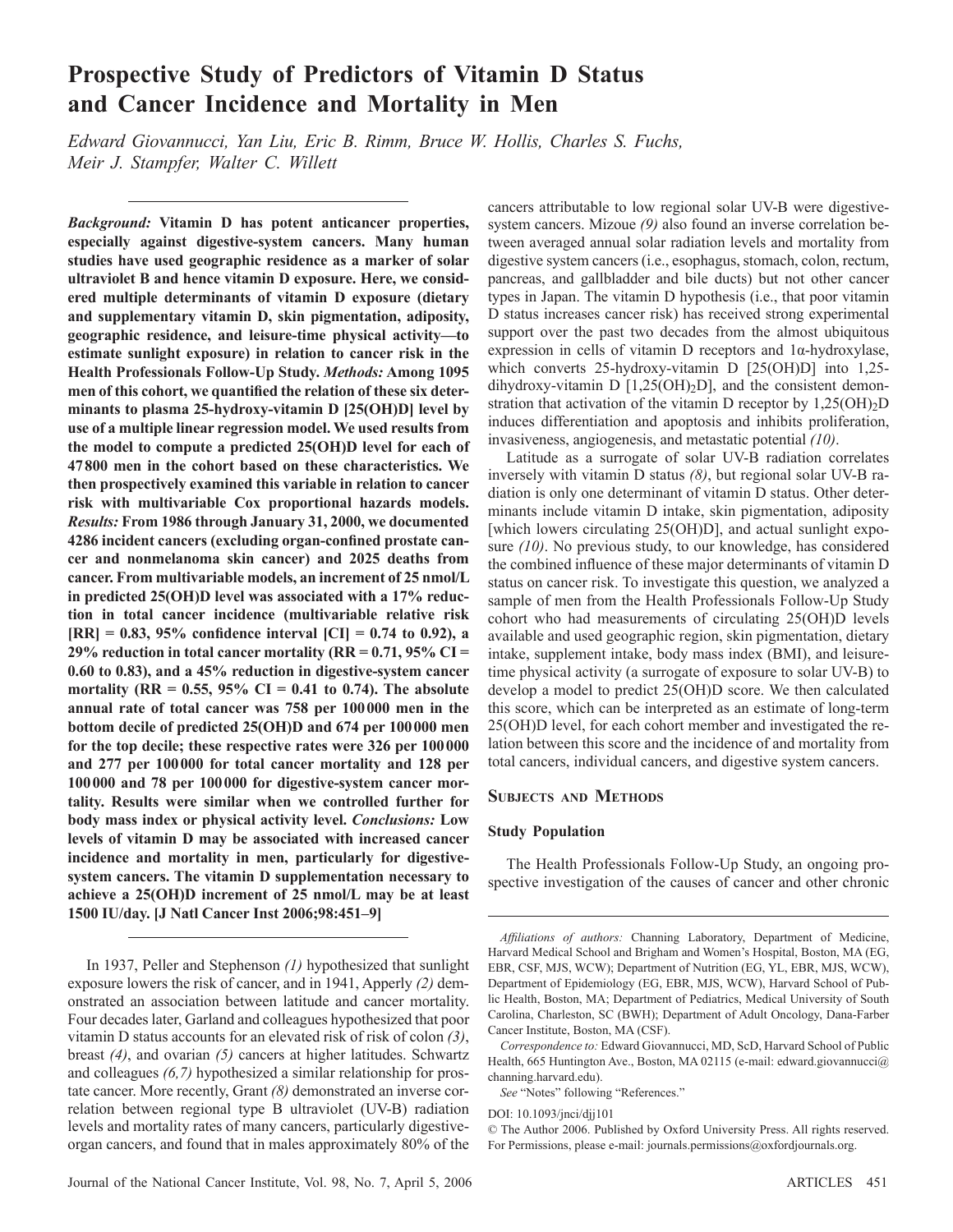diseases, is composed of 51 529 U.S. male dentists, optometrists, osteopaths, podiatrists, pharmacists, and veterinarians, aged 40–75 years in 1986. Through the baseline mailed questionnaire in 1986, these men provided information on age, marital status, height and weight, ancestry, medications, smoking history, medical history, physical activity, and diet. We updated nondietary exposures and medical history every 2 years and dietary information every 4 years. The study was approved by the institutional review board of the Harvard School of Public Health.

# **Determination and Assessment of Factors Potentially Influencing Circulating 25(OH)D Concentrations**

From the existing literature, we identified factors that are known to influence circulating 25(OH)D concentrations, including region as a surrogate of UV-B radiation exposure, behaviors related to sun exposure, skin pigmentation, BMI, intake, season, and age  $(10)$ .

 **Regional UV-B radiation intensity.** Solar UV-B radiation is the major source of vitamin D for most people. Being exposed to enough UV-B radiation to cause a slight pinkness to the skin in light-skinned persons with most of the skin uncovered (i.e., one minimal erythemal dose) produces a plasma vitamin D response equivalent to an oral dose of 20000 IU of vitamin D  $(11, 12)$ . A surrogate of vitamin D used in epidemiologic studies has been the average UV-B radiation in the geographic region of residence. We obtained state of residence in 1986 (baseline) from the study participant's mailing address.

 **Sun exposure.** We did not assess actual behaviors in seeking or avoiding sunlight and instead used leisure-time physical activity as an indicator of outdoor sunlight exposure (because of the nature of their professions, most men in this cohort worked indoors and received minimal work-related sunlight exposure). In 1986 and every 2 years thereafter, participants reported the average time per week that they engaged in various specific activities during the past year, as well as the number of flights of stairs they climbed daily and their walking pace. To generate the total leisure-time physical activity score, we summed activity-specific metabolic-equivalents (MET)-hours/week. In a substudy of 238 study participants, the correlation between the questionnaire assessment of vigorous activity with four 1-week diary records was .58, and the correlation between the reported vigorous activity and the resting heart rate was  $-.45$  (13).

**Skin pigmentation.** The degree of skin pigmentation exerts a profound influence on vitamin D status because melanin effectively filters out UV-B radiation. A dark-skinned individual may require an exposure to UV-B radiation equal to 10 times or greater that of a light-skinned person to produce an equivalent amount of vitamin D (14). It is thus not surprising that African Americans have much higher rates of vitamin D deficiency than whites *( 14 , 15 )* . We assessed self-reported race in 1986 and thus categorized men as African American, Asian, white, and other.

 **Dietary and supplemental vitamin D intake.** Semiquantitative food-frequency questionnaires, described in detail previously (16), were administered in 1986, 1990, 1994, and 1998. The self-administered questionnaires contained a list of about 130 food and beverage items, each with a specified commonly used unit or portion size, and an open-ended section for unlisted foods. The men reported how often, on average, they typically consumed each item over the past year. Also, on each questionnaire, they reported the brand of breakfast cereal and the duration and frequency of its use and the brand of vitamin supplements,

including specific supplements (such as vitamin A or D or multivitamin supplements). In addition to assessing specific vitamin D supplements, we used information on vitamin D content from approximately 1400 multivitamins, which was updated every 4 years to assess intake from these general supplements. We used these specific data on supplements to compute nutrient intakes by multiplying the consumption frequency of each unit of food by its nutrient content derived from composition values from U.S. Department of Agriculture sources and supplemented with other data. The mean correlation coefficients between intakes determined by two 1-week diet records and the dietary questionnaire (adjusting for week-to-week variation in the diet records) among a sample of 127 cohort members were .65 for nutrients and .63 for specific foods (16,17). We assessed the major sources of dietary vitamin D (including various dairy products, fortified breakfast cereals, dark meat fish, and cod liver oil) and supplementary vitamin D (including multivitamins and specific vitamin D supplements). Specific vitamin D intake was not available from the dietary records, but the predominant sources of dietary vitamin D in this cohort showed good correlations (skim or lowfat milk,  $r = .88$ ; whole milk,  $r = .67$ ; dark-meat fish,  $r = .58$ ; and cold breakfast cereal,  $r = .86$  (17).

 **BMI.** Higher BMI or obesity has usually been found to be associated with substantially lower blood concentrations of 25(OH)D *( 15 , 18 , 19 )* , probably as a result of decreased bioavailability of 25(OH)D because of its deposition in body fat compartments (19). We asked the men to report height and weight in 1986 and used these values to determine their BMI. In a substudy, the correlation between self-reported measurements and technicians' measurements was .97 for weight *(20)*.

 **Plasma 25(OH)D assessment.** The 25(OH)D level in plasma was determined by radioimmunoassay, as previously described *( 21 )* . The samples were from 1095 participants in two substudies in this cohort, one a nested case – control study of prostate cancer  $(n = 952)$   $(22)$  and the other to examine racial differences and reproducibility over time  $(n = 143)$   $(23)$ . Thus, the second study was enriched with African American and Asian men. The prediction equation (see below) was then validated in another sample from a substudy for colorectal cancer risk in this cohort  $(n = 542)$ . None of men for whom 25(OH)D levels were determined had a cancer diagnosis at the time of blood draw. The samples had acceptable laboratory coefficients of variation  $($  <math>\times</math> 10%) (22,23).

### **Ascertainment of Cancers**

 We asked for written permission to acquire relevant medical records and pathology reports from men (or their next-of-kin) who reported a cancer on our biennial questionnaires. The follow-up rate with respect to the incidence of cancer was 97% of the total potential person-years, and the death follow-up rate was more than 98%. Approximately 90% of cases were confirmed by medical record review, and the remaining cases were confirmed with information from the participant or a family member or by death certificate. Through January 31, 2000, we confirmed 4286 cases of total incident cancers (including hematologic malignancies but excluding nonmelanoma skin cancers and nonaggressive, organ-confined prostate cancer) and 2025 deaths from cancer (including from skin cancer). Also, we separately examined individual cancer sites for which at least 50 cases were diagnosed. We excluded the 2552 organ-confined prostate cancers because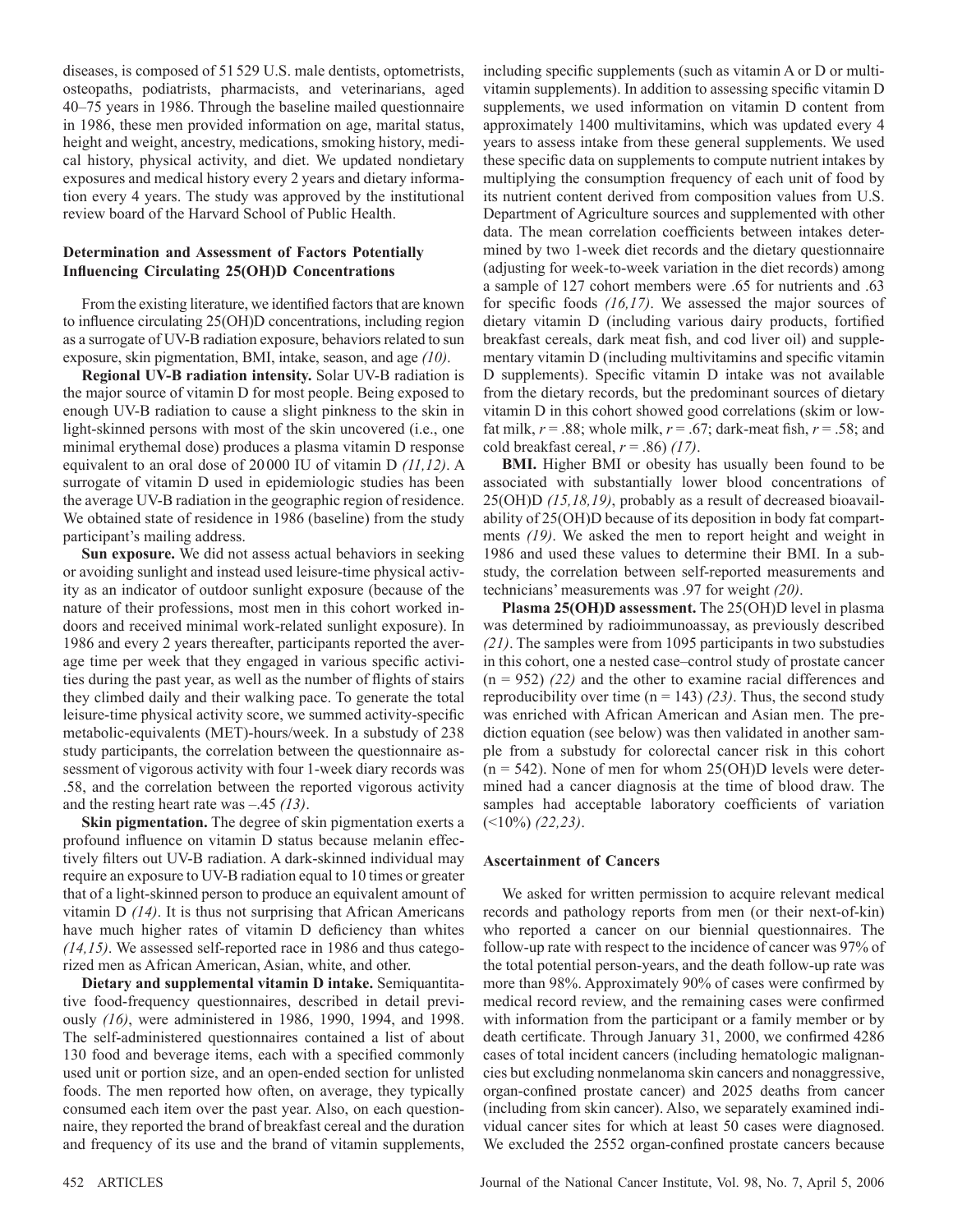of their favorable prognosis, high incidence, and the facts that their detection usually results from a prostate-specific antigen screening test and that definitions of abnormal values for prostatespecific antigen screening tests vary among institutions. If we included organ-confined prostate cancer, prostate cancer would have constituted about half of all incident cancers, but they account for only about 10% of cancer deaths.

## **Statistical Analysis**

 **Analysis for predicting 25(OH)D level as a function of participants' characteristics.** To develop the prediction model for plasma 25(OH)D level, we used the sample of 1095 men from the Health Professionals Follow-Up Study who had a measurement of their plasma 25(OH)D level available. The men were free of diagnosed cancer when they provided the blood sample, and they did not vary appreciably from other men in the cohort on diet and lifestyle factors. Using linear regression, with the measured plasma 25(OH)D level as the dependent variable, we examined the following independent variables in prespecified categories (given in Table 1): 1) geographic region, 2) dietary vitamin D intake, 3) supplementary vitamin D intake including that from multivitamins, 4) race (African American, Asian, white, or other), 5) BMI (expressed as  $kg/m<sup>2</sup>$ ), and 6) physical activity level. We also examined two-way interactions for all combination of variables. We included age (continuous), season of blood draw, and batch in the model, although these variables were not included in the predictor score. Then, on the basis of the predictors' regression coefficients from the sample, we calculated a predicted 25(OH)D score for each cohort member (see below). We assumed that any measurement error in the assessment of plasma 25(OH)D level was not correlated with measurement error in the reporting of the six surrogates. Finally, we used an independent dataset from the cohort to validate that the computed score derived from the initial dataset predicted circulating 25(OH)D levels.

**Cohort analysis.** At baseline, we excluded men with diagnosed cancer (except for nonmelanoma skin cancer), men with more than 70 food items missing, and men whose energy intake was outside the range of 800–4200 kcal/day (i.e., a total of 3% of the entire cohort). These exclusions left 47 800 men, who accrued follow-up time beginning on the month of return of the baseline questionnaire and ending on the month of diagnosis of cancer (for incidence analyses only), month of death from other causes, or January 31, 2000, whichever came first. We used Cox proportional hazards modeling to control for multiple variables simultaneously and to compute hazard ratios to estimate relative risks (RRs) and 95% confidence intervals (CIs). Proportional hazards assumptions were tested by modeling a predicted 25(OH)D and age interaction term; that term was not statistically significant, confirming the assumption. Age was controlled for in 1-year increments, and time was controlled for in 2-year intervals. The following covariables were included in the models: height (quintiles); smoking history (never, quit <10 years, quit  $\geq$  10 years, or current  $[1-14, 15-24, or \ge 25$  cigarettes per day]); alcohol  $(0, 0.1 - 14, 15 - 29.9, \text{ or } \geq 30 \text{ g/day})$ ; and quintiles of total calories, red meat (servings per day), calcium (milligrams per day), retinol (IU/day), and total fruits and vegetables (servings per day). [In the vitamin D regression model, these covariables were not appreciably correlated with plasma 25(OH)D measurements because all partial Spearman correlation coefficients were less

**Table 1.** Factors contributing to the predictors of age-adjusted plasma 25-hydroxyvitamin D [25(OH)D] level from a multiple linear regression model of 1095 men in the Health Professionals Follow-Up Study

| Factor                                      | Change in 25(OH)D, nmol/L |
|---------------------------------------------|---------------------------|
| Intercept                                   | 90.8                      |
| Race                                        |                           |
| White                                       | $0$ (referent)            |
| African American                            | $-12.8$                   |
| Asian                                       | $-13.3$                   |
| Residence                                   |                           |
| South                                       | $0$ (referent)            |
| Midwest/West                                | $-2.4$                    |
| Northeast/Mid-Atlantic                      | $-6.4$                    |
| Quintile of leisure-time physical activity* |                           |
| 5                                           | $0$ (referent)            |
| $\overline{4}$                              | $-4.5$                    |
| 3                                           | $-7.7$                    |
| $\overline{2}$                              | $-9.0$                    |
| 1                                           | $-13.5$                   |
| Body mass index                             |                           |
| $\leq$ 22 kg/m <sup>2</sup>                 | $0$ (referent)            |
| 22–24.9 kg/m <sup>2</sup>                   | $-1.0$                    |
| $25 - 29.9$ kg/m <sup>2</sup>               | $-4.5$                    |
| 30–34.9 kg/m <sup>2</sup>                   | $-6.5$                    |
| $\geq$ 35 kg/m <sup>2</sup>                 | $-8.6$                    |
| Dietary vitamin D                           |                           |
| $\geq$ 400 IU/day                           | $0$ (referent)            |
| 300-399 IU/day                              | $-3.5$                    |
| 200-299 IU/day                              | $-2.6$                    |
| 100-199 IU/day                              | $-7.2$                    |
| $<$ 100 IU/day                              | $-10.4$                   |
| Supplementary vitamin D†                    |                           |
| $\geq$ 400 IU/day                           | $0$ (referent)            |
| 200-399 IU/day                              | $-1.8$                    |
| $1-199$ IU/day                              | $+2.4$                    |
| $\leq$ 100 IU/day                           | $-2.1$                    |
| Season <sup>+</sup>                         |                           |
| Autumn                                      | $0$ (referent)            |
| Summer                                      | $-1.8$                    |
| Spring                                      | $-12.1$                   |
| Winter                                      | $-13.5$                   |

 \* Physical activity is used as a proxy for outdoor activities, which will tend to increase solar UV-B exposure.

† Not statistically signifi cant.

 ‡ Season was adjusted but not used in the predictive model because season is a strong determinant of 25(OH)D level and reflects the time of blood draw, but it is not a factor in determining long-term average between-person variation in 25(OH)D level.

than .10.] Nutrients were energy adjusted by use of residual analysis on the natural logarithm scale. We generally controlled for covariables as categorical variables. We used baseline values without updating because recent changes in BMI and physical activity may result from underlying disease.

 For the main analysis, we used the predicted 25(OH)D level as a continuous variable and then calculated the relative risk for an increment of  $25 \text{ nmol/L}$  in the predicted  $25(OH)D$  level—this value corresponds approximately to the difference between the medians in the high and low deciles. In alternative analyses, we used predicted 25(OH)D level categorized in deciles. All statistical tests were two-sided.

## **RESULTS**

Using linear regression, we identified race, geographic region, vitamin D from diet, BMI, and physical activity as independent predictors of 25(OH)D level (Table 1). Our model identified a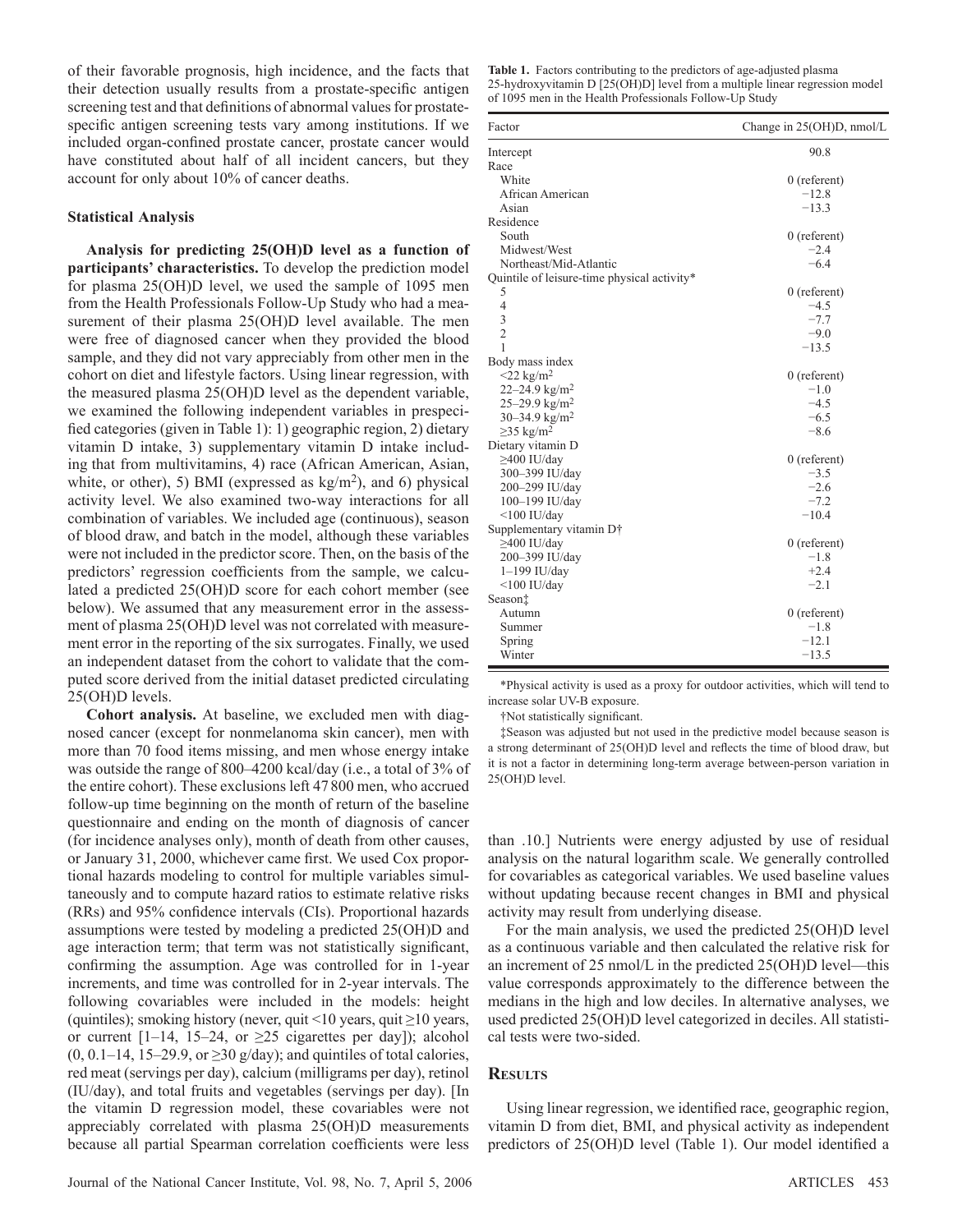wide range of predicted 25(OH)D levels, from a summer high of 90.8 nmol/L for a man with all favorable characteristics (i.e., highest intake categories, residence in the southern United States, lowest BMI, highest activity level, and low skin pigmentation) to a winter low of 22.8 nmol/L for a man with the opposite extreme characteristics. The model  $r^2$  was 28%. No statistically significant interactions were observed among the variables. The mean actual circulating level of 25(OH)D for men in the highest decile of predicted 25(OH)D level was 27.8 nmol higher (95% CI = 22.9 to 32.7) than that in men in the lowest decile. In terms of the individual predictors, physical inactivity and darker skin were the strongest predictors of 25(OH)D level, followed by dietary intake, BMI, and region. Vitamin D from supplements increased 25(OH)D levels only slightly. The association with season was similar to that of race and physical activity, although we did not use season to compute the predicted 25(OH)D level for the cohort because it reflects time of blood draw, but it is not a factor in determining long-term average between-person variation in 25(OH)D level. Increasing age was not associated with a lower level of 25(OH)D, but in further analyses the reason appeared to be that retired men likely had more opportunity for sun exposure (data not shown).

 To verify the precision of our empirical model by use of the scores derived from the initial cohort of 1095 men, we calculated the predicted 25(OH)D level of an independent sample of 542 men from the Health Professionals Follow-Up Study who also had measurements of their circulating 25(OH)D level available. The actual plasma 25(OH)D level rose across increasing deciles of predicted 25(OH)D score ( $P_{\text{trend}} < .001$ ), and the difference in the mean actual 25(OH)D level between the extreme deciles was 25.0 nmol/L. This difference was similar to the difference of 27.8 nmol/L, which we calculated from the initial dataset.

 Age-adjusted characteristics of men according to predicted 25(OH)D level are shown in Table 2 . As expected, a higher predicted 25(OH)D level was associated with white race, higher vitamin D intake, residence in the southern United States, lower BMI, and more physical activity, compared with other races, low vitamin D intakes, residence in the northeastern/mid-Atlantic United States, high BMI, and low physical activity, respectively. Also, those with higher 25(OH)D levels were less likely to smoke, more likely to use multivitamins, and likely to eat more fish and less red meat.

 Among the 47 800 men in the cohort, from 1986 through January 31, 2000, we documented 4286 incident cancers (excluding organ-confined prostate cancer and nonmelanoma skin cancer) and 2025 deaths from cancer. The association between an increment of 25 nmol/L in the predicted 25(OH)D level and risk of various cancers as determined from multivariable models is shown in Fig. 1. For each of the four major digestive organ cancers, we observed a statistically significant inverse association for colorectal cancer (RR =  $0.63$ , 95% CI =  $0.48$  to 0.83), for pancreatic cancer (RR =  $0.49$ , 95% CI = 0.28 to 0.86), and for esophageal cancer (RR =  $0.37, 95\%$  CI =  $0.17$  to 0.80), and we observed a non-statistically significant but suggestive inverse association for stomach cancer (RR =  $0.58$ , 95% CI =  $0.26$  to 1.33). A statistically significant inverse association was also observed for oral or pharyngeal cancers ( $RR = 0.30$ ,  $95\%$  CI = 0.11 to 0.81), and a suggestive inverse association was observed for leukemias (RR =  $0.44$ , 95% CI = 0.20 to 1.00). We observed inverse non-statistically significant associations for lung, advanced prostate, and renal cancers and for non-Hodgkin lymphoma. For

**Table 2.** Age-standardized demographic characteristics of 1986 Health Professionals Follow-Up Study Population

|                                            | Predicted 25(OH)D* |                |      |
|--------------------------------------------|--------------------|----------------|------|
| Characteristic                             | Q1                 | Q <sub>3</sub> | Q5   |
| Mean age, y                                | 53.6               | 54.1           | 54.3 |
| Physical activity, MET-h/wk                | 5.2                | 15.6           | 44.1 |
| BMI†, $\text{kg/m}^2$                      | 26.4               | 24.9           | 23.6 |
| Alcohol in 1986, g/day                     | 12.1               | 11.2           | 10.3 |
| Current smoking, %                         | 13.1               | 9.8            | 6.3  |
| Height, in                                 | 69.7               | 70.2           | 70.4 |
| White, %                                   | 82.4               | 92.9           | 93.8 |
| African American, %                        | 4.3                | 0.07           | 0.0  |
| Asian, $%$                                 | 7.0                | 0.28           | 0.0  |
| Other, %                                   | 6.5                | 6.45           | 6.1  |
| South, %                                   | 28.4               | 47.1           | 65.9 |
| Northeast, %                               | 37.0               | 17.1           | 7.2  |
| Midwest, %                                 | 31.9               | 35.2           | 26.6 |
| Multivitamin use, %                        | 28.2               | 40.6           | 59.7 |
| Vitamin D, IU/day                          | 245                | 358            | 508  |
| Vitamin D from food, IU/day                | 148                | 220            | 297  |
| Vitamin D from supplement, IU/day          | 90                 | 130            | 202  |
| Calories, kcal/day                         | 1956               | 1984           | 2022 |
| Calcium, mg/day                            | 732                | 907            | 1078 |
| Retinol, IU/day                            | 4172               | 5321           | 7109 |
| Folate, µg/day                             | 406                | 471            | 573  |
| Red meat, servings per day                 | 0.70               | 0.62           | 0.48 |
| Fruits and/or vegetables, servings per day | 5.41               | 5.83           | 6.65 |
| Fish, servings per day                     | 0.34               | 0.38           | 0.47 |

\* This score is based on a regression model using race, region, leisure time physical activity, body mass index, dietary vitamin D, and supplementary vitamin D.  $Q =$  quintile;  $MET =$  metabolic equivalents.

† BMI = body mass index.

other cancers, no appreciable inverse or positive association was noted, except for non-statistically significant positive associations for melanoma and brain cancer.

 Results for the predicted 25(OH)D level and total cancer incidence and mortality are shown in Table 3 . A predicted 25(OH)D increment of 25 nmol/L was associated with a 17% reduction in total cancer incidence (relative risk  $[RR] = 0.83, 95\%$  confidence



Fig. 1. Multivariable relative risks and 95% confidence intervals for an increment of 25 nmol/L in predicted plasma 25-hydroxy-vitamin D level for individual cancers in the Health Professionals Follow-up Study (1986-2000). Number in parentheses = number of cases. Covariables included in the Cox proportional hazards model: age, height, smoking history, and intakes of total calories, alcohol, red meat, calcium, retinol, and total fruits and vegetables.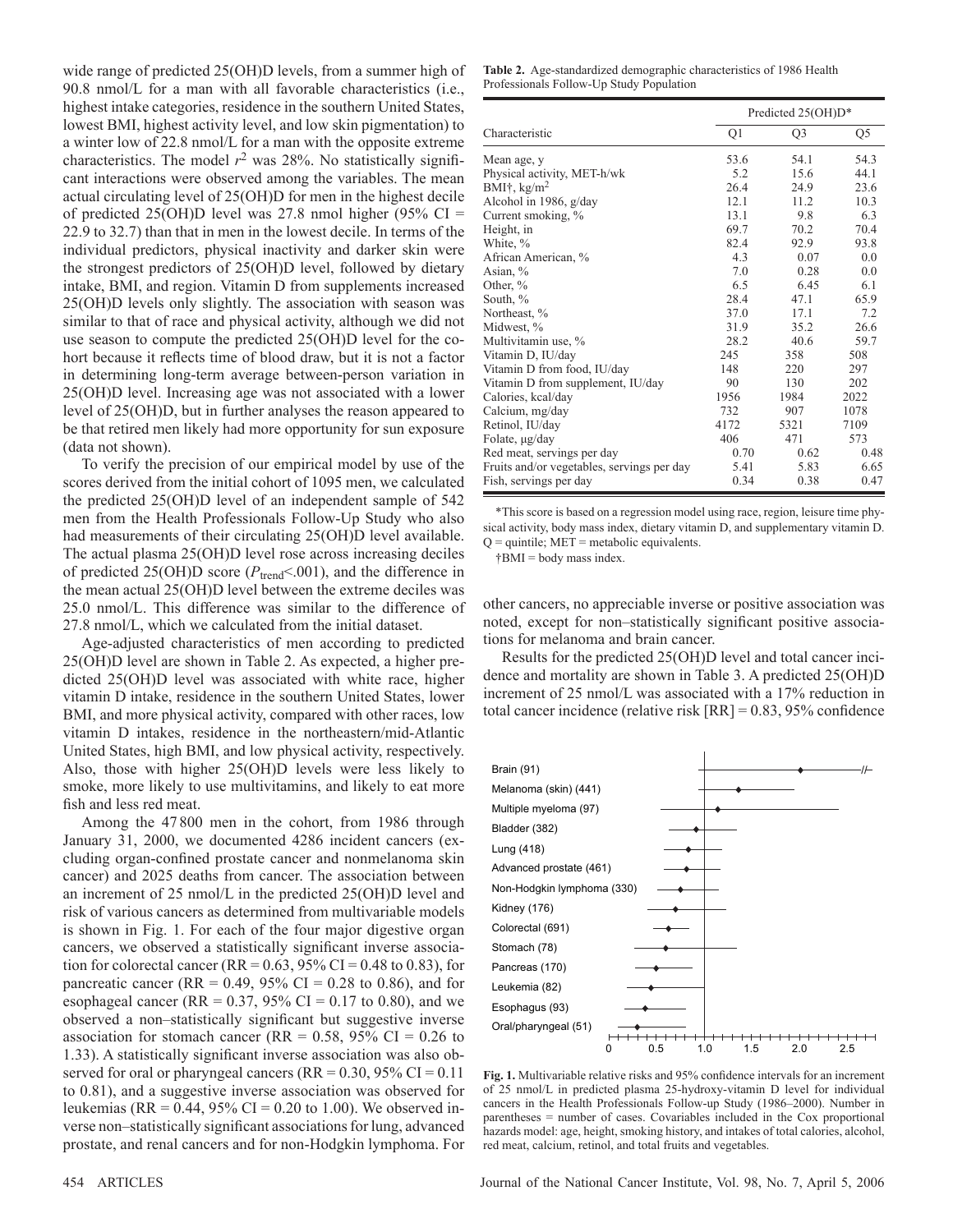interval  $\text{[CI]} = 0.74$  to 0.92) and a 29% reduction in total cancer mortality (RR =  $0.71$ , 95% CI = 0.60 to 0.83). When we further controlled for BMI or for physical activity, the results did not change appreciably. The total cancer incidence annual rate was 758 per 100 000 people in the bottom decile of the predicted 25(OH)D level and 674 per 100 000 people in the top decile. When we conducted a categorical multivariable analysis for the predicted 25(OH)D level, in which the top versus bottom deciles were compared, we found that total cancer mortality was inversely associated with predicted  $25(OH)D$  level (RR = 0.78, 95% CI =  $0.64$  to 0.97). The total cancer mortality annual rate was 326 per 100 000 people in the bottom decile of the predicted 25(OH)D level and 277 per 100 000 people in the top decile.

 Results for the analysis of combined group of digestive cancers, which was selected a priori as the group expected to be most strongly related to vitamin D status, are shown in Table 4. Associations were stronger for digestive cancers than for total cancers. For digestive system cancers, an increment of 25 nmol/L in the predicted 25(OH)D level was associated with a 43% reduction in incidence (RR =  $0.57$ , 95% CI = 0.46 to 0.71) and a 45% reduction in mortality (RR =  $0.55$ ,  $95\%$  CI = 0.41 to 0.74). Further control for BMI and physical activity did not alter these findings. When we conducted multivariable categorical analysis for the predicted 25(OH)D level by comparing the top decile with the bottom decile, we found an inverse association between digestive cancer mortality and predicted  $25(OH)D$  level (RR = 0.58, 95%)  $CI = 0.40$  to 0.84). The digestive cancer mortality annual rate was 128 per 100 000 people in the bottom decile and 78 per 100 000 people in the top decile of the predicted 25(OH)D level.

 The inverse association between a predicted 25(OH)D increment of 25 nmol/L and the risk of total cancer and digestive system cancer mortality across strata of various factors are shown in Table 5. These results were remarkably constant across all strata. For total cancer mortality, the associations were statistically significant for all strata of factors.

 For the digestive system cancers, we examined a multivariable model [without predicted 25(OH)D levels in the model] that contained the five major components of predicted 25(OH)D level and found that increased risk was associated with African American (RR = 1.95, 95% CI = 1.26 to 3.02) and Asian  $(RR = 1.38, 95\% \text{ CI} = 0.86 \text{ to } 2.24) \text{ race, compared with white}$ 

Table 3. Relative risks (RRs) and 95% confidence intervals (CIs) for an increment of 25 nmol/L in predicted plasma 25-hydroxy-vitamin D [25(OH)D] level for total cancer incidence and mortality in the Health Professionals Follow-Up Study (1986-2000)

| Endpoint                              | RR (95% CI)                   |
|---------------------------------------|-------------------------------|
| Total cancer incidence $(N = 4286)$   |                               |
| Age-adjusted                          | $0.78$ (0.70 to 0.86)         |
| Multivariable-adjusted*               | $0.83$ (0.74 to 0.92)         |
| Multivariable + BMI†                  | $0.83$ (0.73 to 0.94)         |
| Multivariable + physical activity     | $0.84$ (0.72 to 0.98)         |
| Total cancer mortality ( $N = 2025$ ) |                               |
| Age-adjusted                          | $0.65$ (0.56 to 0.76)         |
| Multivariable-adjusted*               | $0.71(0.60 \text{ to } 0.83)$ |
| Multivariable + BMI†                  | $0.71$ (0.59 to 0.84)         |
| Multivariable $+$ physical activity   | $0.69$ (0.55 to 0.86)         |

 \* The following covariables were included in the Cox proportional hazards model: age, height, smoking history, and intakes of total calories, alcohol, red meat, calcium, retinol, and total fruits and vegetables.

 $†$ BMI = body mass index.

Table 4. Relative risks (RRs) and 95% confidence intervals (CIs) for an increment of 25 nmol/L in predicted plasma 25-hydroxy-vitamin D [25(OH)D] level for digestive system cancer incidence and mortality in the Health Professionals Follow-Up Study (1986-2000)

| Endpoint                                 | RR (95% CI)                   |
|------------------------------------------|-------------------------------|
| Digestive cancer incidence $(n = 1123)$  |                               |
| Age-adjusted                             | $0.54$ (0.44 to 0.66)         |
| Multivariable-adjusted*                  | $0.57(0.46 \text{ to } 0.71)$ |
| Multivariable $+$ BMI $\dagger$          | $0.59(0.47 \text{ to } 0.75)$ |
| Multivariable + physical activity        | $0.52$ (0.38 to 0.71)         |
| Digestive cancer mortality ( $n = 594$ ) |                               |
| Age-adjusted                             | $0.51(0.39 \text{ to } 0.67)$ |
| Multivariable-adjusted*                  | $0.55(0.41 \text{ to } 0.74)$ |
| Multivariable $+$ BMI $\dagger$          | $0.54$ (0.39 to 0.75)         |
| Multivariable + physical activity        | $0.45(0.30 \text{ to } 0.68)$ |

 \* The following covariables were included in the Cox proportional hazards model: age, height, smoking history, and intakes of total calories, alcohol, red meat, calcium, retinol, and total fruits and vegetables.

† BMI = body mass index.

race; residence in the Northeast/Mid-Atlantic region, compared with the South (RR = 1.24, 95% CI = 1.07 to 1.44); bottom versus top quintile of physical activity ( $RR = 1.30$ ,  $95\%$  CI = 1.07 to 1.58); high versus low BMI (RR = 1.23, 95% CI = 0.83 to 1.82); and dietary vitamin D of less than 200 IU/day versus more than 400 IU/day (RR = 1.16, 95% CI = 0.91 to 1.48). For digestive cancer mortality, similar associations were observed (for African American race,  $RR = 2.34$ , 95% CI = 1.37 to 4.01; for Asian race,  $RR = 1.96$ , 95% CI = 1.11 to 3.48; for residence in the Northeast/ Mid-Atlantic region,  $RR = 1.25$ , 95% CI = 1.02 to 1.53; for dietary vitamin D intake,  $RR = 1.39$ , 95% CI = 0.97 to 1.97; for physical activity,  $RR = 1.20$ ,  $95\%$  CI = 0.92 to 1.56; for BMI,  $RR = 1.02$ , 95% CI = 0.61 to 1.71).

 Because the predicted 25(OH)D score was based on a sample within one cohort and thus subject to variability, we used measurement error-correction methods to calibrate the relative risk and 95% confidence intervals as previously described  $(24, 25)$ . The predicted score, which was based on the initial subcohort of 1095 men and used in the entire cohort, was calibrated with plasma 25(OH)D levels from a second independent cohort of 542 men. With these methods, the actual plasma 25(OH)D level was regressed on the predicted  $25(OH)D$  score, and the β coefficient and its standard error were used to calibrate the relative risks and 95% confidence intervals for total and digestive cancer incidence and mortality for the entire cohort. For an increment of 25 nmol/L in predicted vitamin D level, the corrected multivariable relative risks and 95% confidence intervals were as follows: for total cancer incidence,  $RR = 0.81, 95\% \text{ CI} = 0.71 \text{ to } 0.93$ ; for total cancer mortality,  $RR = 0.68$ ,  $95\%$  CI = 0.55 to 0.84; for total digestive cancer incidence,  $RR = 0.54$ , 95% CI = 0.40 to 0.73; and for total digestive cancer mortality,  $RR = 0.52$ , 95% CI = 0.35 to 0.75. The corrected and uncorrected multivariable relative risks (see Tables 3 and 4) were not substantially different from each other, indicating that the predicted 25(OH) score was a robust measure.

#### **DISCUSSION**

 In the Health Professionals Follow-Up Study cohort, we quantified how v arious factors influence plasma  $25(OH)D$  level for middle-aged to elderly men. When we used data from the 1095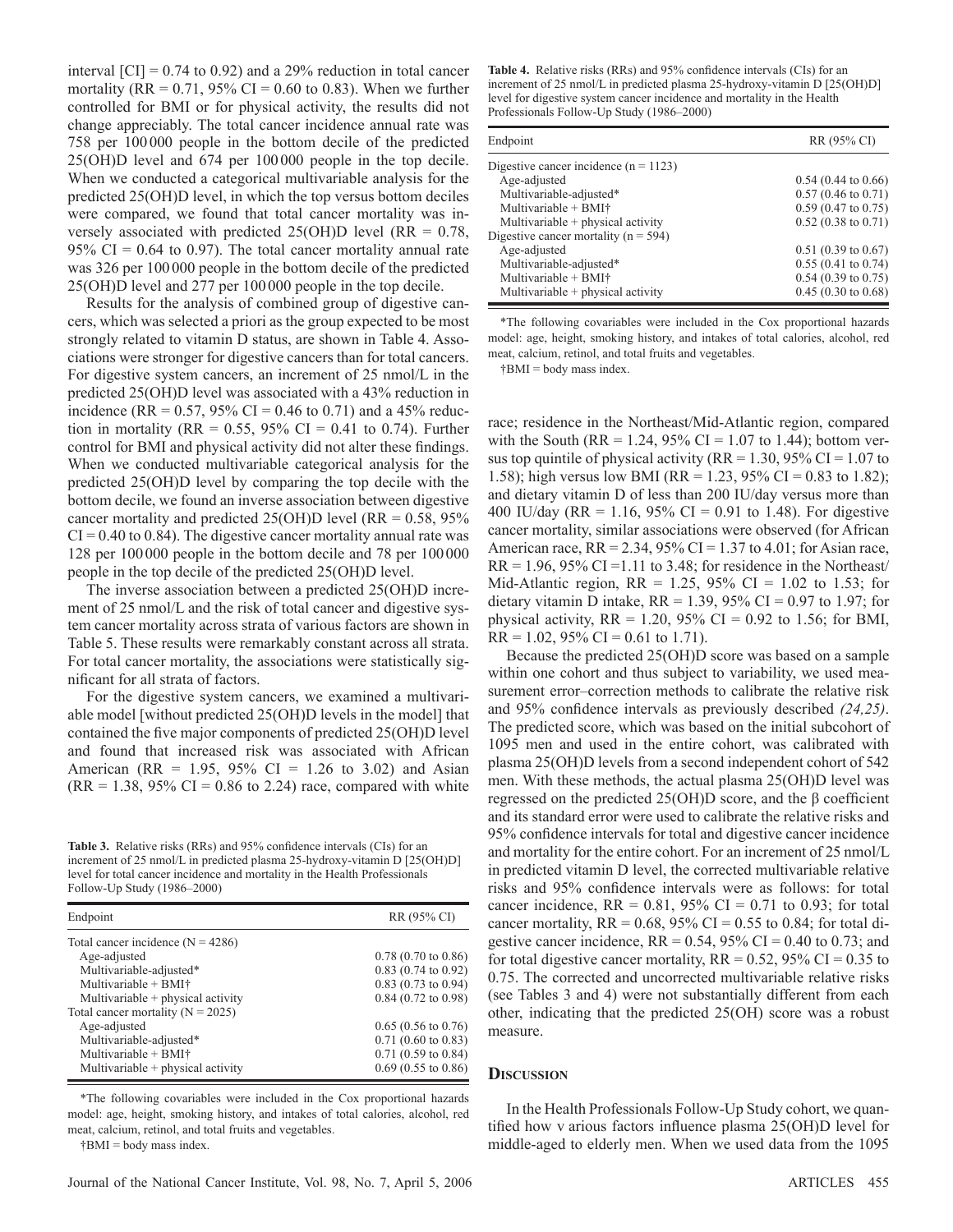Table 5. Multivariable\* relative risks (RRs) and 95% confidence intervals (CIs) for an increment of 25 nmol/L in predicted plasma 25-hydroxy-vitamin D level for total cancer mortality ( $n = 2025$ ) and digestive system cancer mortality  $(n = 594)$  across strata of various factors in the Health Professionals Follow-Up Study (1986-2000)

| Stratification variable            | Total cancer<br>mortality, RR (95% CI) | Digestive cancer<br>mortality, RR (95% CI) |
|------------------------------------|----------------------------------------|--------------------------------------------|
| Age                                |                                        |                                            |
| <70y                               | $0.67$ (0.54 to 0.84)                  | $0.57(0.38 \text{ to } 0.89)$              |
| $\geq 70$ y                        | $0.75(0.59 \text{ to } 0.96)$          | $0.52(0.34 \text{ to } 0.80)$              |
| Smoker                             |                                        |                                            |
| Ever                               | $0.72$ (0.59 to 0.87)                  | $0.52$ (0.36 to 0.74)                      |
| Never                              | $0.68$ (0.50 to 0.92)                  | $0.63$ (0.36 to 1.08)                      |
| Body mass index                    |                                        |                                            |
| $<$ 25 kg/m <sup>2</sup>           | $0.66(0.51 \text{ to } 0.85)$          | $0.47(0.29 \text{ to } 0.75)$              |
| $\geq$ 25 kg/m <sup>2</sup>        | $0.73$ (0.57 to 0.93)                  | $0.57(0.37 \text{ to } 0.88)$              |
| Physical activity                  |                                        |                                            |
| Below median                       | $0.71$ (0.55 to 0.93)                  | $0.36$ (0.22 to 0.58)                      |
| Above median                       | $0.73$ (0.54 to 0.98)                  | $0.63$ (0.37 to 1.07)                      |
| Alcohol                            |                                        |                                            |
| Below median                       | $0.69$ (0.55 to 0.87)                  | $0.60$ (0.39 to 0.92)                      |
| Above median                       | $0.71$ (0.52 to 0.97)                  | $0.50(0.33 \text{ to } 0.76)$              |
| Region                             |                                        |                                            |
| Northern latitude                  | $0.76(0.60 \text{ to } 0.95)$          | $0.49$ (0.32 to 0.75)                      |
| Southern latitude                  | $0.68$ (0.53 to 0.88)                  | $0.61$ (0.38 to 0.97)                      |
| Multivitamin use                   |                                        |                                            |
| N <sub>0</sub>                     | $0.69$ (0.52 to 0.90)                  | $0.46$ (0.31 to 0.69)                      |
| Yes                                | $0.73$ (0.57 to 0.92)                  | $0.63$ (0.40 to 0.98)                      |
| Red meat consumption               |                                        |                                            |
| Below median                       | $0.64$ (0.52 to 0.80)                  | $0.46(0.31 \text{ to } 0.69)$              |
| Above median                       | $0.78(0.61 \text{ to } 0.99)$          | $0.65(0.41 \text{ to } 1.03)$              |
| Fruit and vegetable<br>consumption |                                        |                                            |
| Below median                       | $0.74$ (0.59 to 0.94)                  | $0.46$ (0.29 to 0.71)                      |
| Above median                       | $0.68$ (0.54 to 0.85)                  | $0.64$ (0.42 to 0.76)                      |
| Fish consumption                   |                                        |                                            |
| Below median                       | $0.78$ (0.61 to 0.98)                  | $0.66$ (0.42 to 1.03)                      |
| Above median                       | $0.65(0.52 \text{ to } 0.81)$          | $0.46$ (0.30 to 0.69)                      |

\* The following covariables were included in the Cox proportional hazards model: age, height, smoking history, and intakes of total calories, alcohol, red meat, calcium, retinol, and total fruits and vegetables.

men in our initial cohort, the range of predicted 25(OH)D levels was wide, from 22.8 nmol/L to 90.8 nmol/L. Vitamin D intake predicted a relatively small proportion of the variance in 25(OH)D, a finding that is consistent with the literature (26), which indicates that the plasma level of 25(OH)D increases 1.75 nmol/L for every increment of 100 IU/day in vitamin D intake (cholecalciferol or  $D_3$ ). Vitamin D from supplements predicted an even smaller rise. For example, from our estimates, a 400-IU vitamin D supplement daily would increase the plasma  $25(OH)D$  level by only about 2 nmol/L. This finding may be consistent with the frequent use of ergocalciferol  $(D_2)$  in most multivitamin supplements (Dr. Walid Aldoori, personal communication), which is only one-fourth as potent as cholecalciferol (D<sub>3</sub>) in raising plasma 25(OH)D levels (27,28). Skin pigmentation (estimated by race), region of residence, adiposity level, and leisure-time physical activity were each comparable, if not greater, determinants of 25(OH)D level than was intake. Most notably, leisure-time physical activity, presumably a proxy of outdoor exposure to sun, was among the strongest determinants of 25(OH)D level, even though this variable did not take into account actually exercising outdoors, level of clothing, season, time of day, and use of sunscreen. Physical activity's strength likely lies in the fact that sunlight exposure is a considerably stronger determinant of 25(OH)D level than are typical dietary

intakes. For example, a fair-skinned individual can produce 20 000 IU of vitamin D in the skin, which can be released to the circulation, through 20–30 minutes of sun exposure *(11,12)*.

 In this cohort analysis, a 25(OH)D increment of 25 nmol/L was associated with a 17% reduction in total cancer incidence, a 29% reduction in total cancer mortality, and a 43% and 45% reduction in incidence and mortality, respectively, of digestivesystem cancers. A further risk reduction is possible for even higher 25(OH)D increments, but larger increments were beyond the range of our data. We obtained similar results when we used a categorical analysis that compared high and low deciles of predicted 25(OH)D level, which represented a difference of about 25 nmol/L (e.g., a 22% reduction in total cancer mortality and a 42% reduction in digestive system cancer mortality). We had considered a priori that digestive cancers would most likely be sensitive to vitamin D status on the basis of previous ecologic geographic data in the United States and in Japan (8,9). We similarly found colorectal, pancreatic, stomach, and esophageal cancers to be individually associated with predicted 25(OH)D levels. The strongest inverse association overall was for oral or pharyngeal cancers. Although we had not grouped these cancer types as digestive-system cancers, they can be considered as part of the oral-gastrointestinal tract. We did not study women, but previous ecologic studies have suggested similar relationships *(8)*.

Regarding specific cancer types, our findings for colorectal cancer are compatible with those of plasma-based, dietary-based, and ecologic studies, as reviewed by Grant and Garland  $(29)$ . Other cancers that were associated with predicted 25(OH)D levels have not received much study. The vitamin D-sensitive cancers that we found to be associated with predicted 25(OH)D levels are those of rapidly proliferating tissue, such as the oral – gastrointestinal tract and the bone marrow. These are tissues that are most susceptible to chemotherapeutic agents that block cell division. In animal models, vitamin D and calcium have been shown to inhibit the so-called Western diet-induced hyperproliferation in the intestines and pancreas  $(30,31)$ . Our findings for leukemia are of interest given that  $1,25(OH)_2D$  induces differentiation of mouse myeloid leukemia cells (32) and improves survival (33) in mice inoculated with murine myeloid leukemia cells. In a case report (34), adequate vitamin D intake (with apparently no other treatment) was associated with clinical remission of chronic lymphocytic leukemia for at least 16-years. Our results suggest that high levels of 25(OH)D were associated with reduced development of leukemia.

 We found somewhat stronger inverse associations for total cancer mortality than for incidence. A large study (35) in Norway found that men and women diagnosed with breast, prostate, or colorectal cancer in the summer and autumn months, when  $25(OH)D$  concentrations are highest, had statistically significantly better survival from these cancers. The authors of that study speculated that a high level of vitamin D at the time of diagnosis, and possibly during cancer treatment, may improve the prognosis of at least the three malignancies they considered. A recent analysis *( 36 )* suggests the same relationship for lung cancer. The association of vitamin D status at the time of diagnosis or thereafter with survival for some cancers deserves further study.

The vitamin D-cancer hypothesis has been studied in various ways, but each approach has had some limitations. Most epide miologic approaches have focused on latitude or regional exposure to solar UV-B radiation  $(3-9)$ . For example, Grant  $(8)$ demonstrated that exposure to regional UV-B radiation was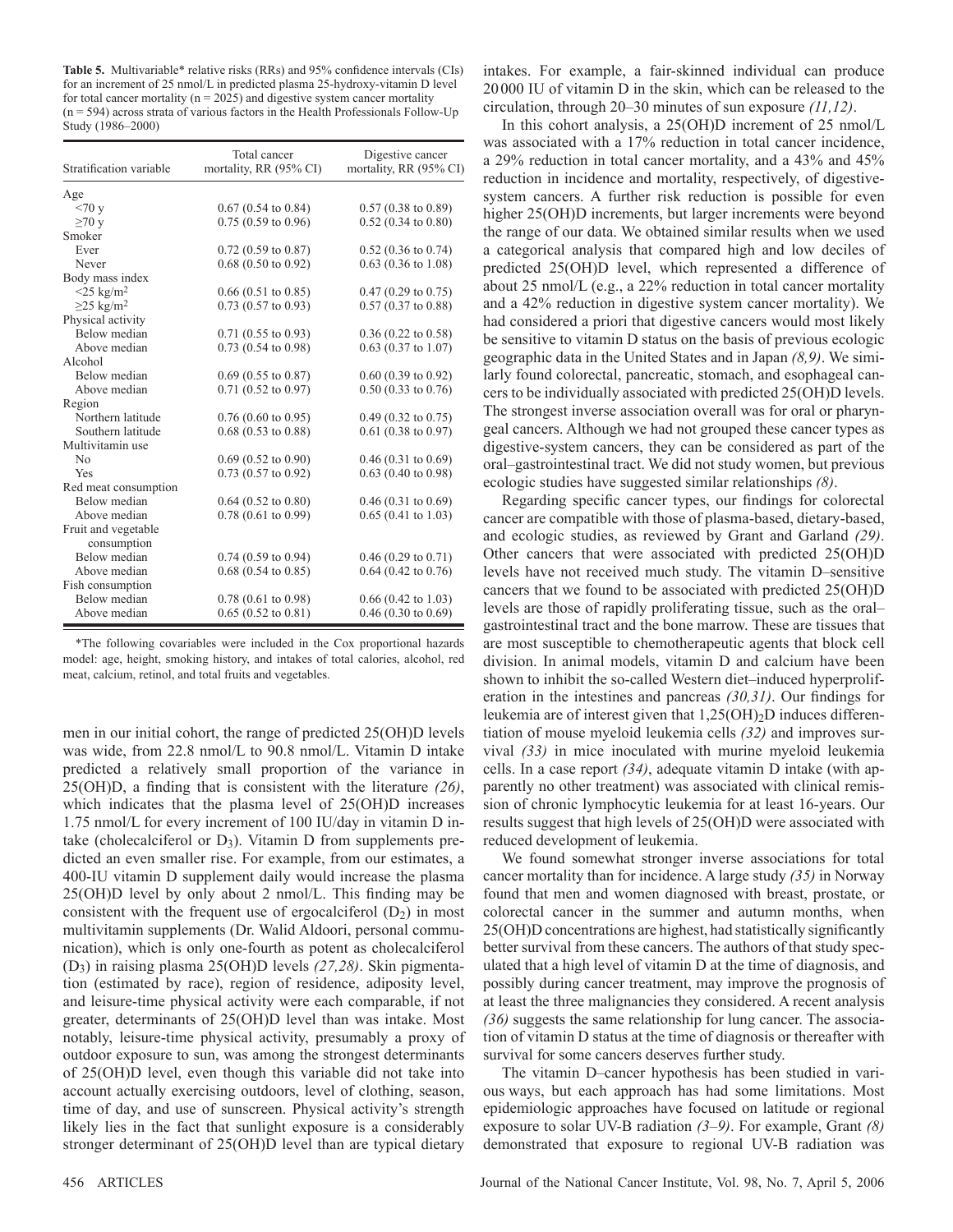inversely correlated with mortality rates of many cancers, particularly digestive-organ cancers, a finding confirmed in Japan *( 9 )* . A criticism of ecologic studies that were based on estimated regional UV-B exposure has been that other factors related to regional differences could explain the differences, although to date, no strong alternative explanation has been offered. A putative confounding factor would also have to be operative in populations as diverse as those of the United States and Japan. Another criticism is that regional UV-B exposure accounts for only a small proportion of the variation in 25(OH)D level. In fact, in our subsample analysis, region was a weaker predictor of 25(OH)D than was diet, race, physical activity level, and BMI. The effectiveness of region of residence as an indication of UV-B exposure and vitamin D status may be diminishing over time in part because of winter vacations in sunny climates and changes in sun exposure behavior, such as sun avoidance or use of sunscreen.

 An innovative approach recently used to study the vitamin D-cancer hypothesis has been the use of a reflectometer to measure constitutive skin pigmentation on the upper underarm (a sun- protected site) and facultative pigmentation on the forehead (a sun-exposed site) to calculate a sun exposure index *( 37 )* . This measurement predicted risk of advanced prostate cancer in a case–control study (37). Other investigators have used factors such as childhood sunburns, holidays in a hot climate, and skin type in a case–control study to predict prostate cancer risk (38). Given the importance of sun exposure on vitamin D synthesis, it is reasonable to infer vitamin D status from these indirect measures, but the actual corresponding difference in vitamin D status was not estimated, and these approaches have been used only for prostate cancer.

To our knowledge, our study is the first to examine total cancer incidence and mortality by use of a comprehensive assessment of factors that determine 25(OH)D level. We examined six relevant factors and were able to predict a wide range of 25(OH)D levels and to quantify plasma levels of 25(OH)D. Perhaps the optimal approach is to measure 25(OH)D levels and monitor individuals for subsequent cancer risk. Although to date no such study has examined total cancer risk, some studies have examined circulating 25(OH)D levels in relation to risk of colorectal cancer *(39–41)* or risk of prostate cancer *(22,42–48)*. For these two cancer sites, our results provide similar results—clear inverse associations for colorectal cancer (40% – 50% reduction in risk) and a suggestive but not statistically significant reduction in prostate cancer risk (approximately 20% reduction in risk).

The similarity of the findings (e.g., for colorectal cancer) that were based on one measurement of vitamin D in blood and those based on our predictor score indicates that each may provide approximately comparable information of long-term average 25(OH)D level (e.g., lifetime or over 20–30 years), the presumed factor of interest. A measurement of 25(OH)D level in blood has the advantage of potentially accounting for all sources of variability. However, the predicted measure may have some advantage over one measurement of 25(OH)D because some factors that influence the predicted  $25(OH)D$  score are immutable (race) or relatively stable (region of residence or BMI), so that this score would tend to track well over time, whereas a substantial proportion of variability in one blood measurement would likely result from relatively recent exposures (for example, sun exposure from a recent vacation), season, and laboratory measurement error. These factors would make the single measurement less representative of actual long-term 25(OH)D level. In support of this supposition, in a sample of 143 of the men who provided a second blood sample 3–4 years later, the correlation between the two actual plasma 25(OH)D measurements was .70, whereas the correlation between the two predicted 25(OH)D levels for these men 4 years apart was .83.

 The most apparent limitation of our approach is the possibility that our predicted 25(OH)D score was acting as a surrogate for the causal factor, such as BMI or physical activity, via alternative mechanisms. However, our results for predicted 25(OH)D level did not change appreciably when we controlled or stratified for BMI or physical activity. Controlling for these factors may be considered overcontrol because these variables are important determinants of 25(OH)D status. Our results, however, indicate that the inverse associations between predicted 25(OH)D level and cancer risk were not largely driven by BMI or physical activity. From the opposite perspective, however, a protective role of 25(OH)D level may partly account for some cancer risk factors for this disease. Colorectal cancer is worth examining in this regard because of previous evidence that obesity and physical inactivity are risk factors. When modeled without a predicted 25(OH)D level in the multivariable model, the risk of colorectal cancer was directly associated with BMI (comparing  $>$ 30 kg/m<sup>2</sup>) with  $\leq$  21 kg/m<sup>2</sup>, RR = 1.59, 95% CI = 0.95 to 2.66) but inversely associated with physical activity (comparing high versus low physical activity,  $RR = 0.78$ , 95% CI = 0.61 to 0.99). When the predicted 25(OH)D level was included in the model, the strengths of these respective associations decreased (for BMI, RR = 1.49, 95% CI = 0.88 to 2.51; for physical activity,  $RR = 0.99, 95%$  $CI = 0.71$  to 1.39), whereas the associations for predicted  $25(OH)D$  level did not change appreciably. These findings indicate that vitamin D status may explain some of the relationships of BMI, physical activity, and colon cancer risk. Our findings may also help explain why darker-skinned men (particularly African Americans) and men living in the northeastern or mid-Atlantic states are at higher risk of many cancers.

 The Women's Health Initiative randomly assigned 36 282 postmenopausal women to receive 1000 mg of calcium and 400 IU of vitamin  $D_3$  daily or to receive placebo  $(49)$ . No association with colorectal cancer incidence was found with an average of 7 years of follow-up. Interestingly, suggestive non – statistically significant inverse associations were observed for colorectal cancer mortality (RR =  $0.82$ ,  $95\%$  CI =  $0.52$  to 1.29; *P* = .39), total cancer mortality (RR =  $0.89$ ,  $95\%$  CI =  $0.77$  to  $1.03$ ;  $P = .12$ ), and total mortality (RR = 0.93, 95% CI = 0.83 to 1.01;  $P = 0.07$ ). By use of data from that paper [28% higher level in 25(OH)D in women randomly assigned to receive vitamin D and a median baseline level of 42.3 nmol/L], we estimate the increase in the 25(OH)D level was 11.8 nmol/L. By use of our data, for such an increment of predicted 25(OH)D, we calculated a relative risk of 0.85 for total cancer mortality, which was not much different from that of 0.89 observed in the randomized trial. Thus, although the dose was relatively low and the duration relatively short in the trial, the suggestive findings for total cancer mortality are in line with our results and support further study with higher doses of vitamin D.

Confirming that vitamin D levels indeed account for the associations we observed is critical because current health recommendations typically discourage high intake of vitamin D and high levels of sun exposure, at least without use of sunscreen, which effectively blocks vitamin D production  $(11)$ . Achieving a 25(OH)D increment of 25 nmol/L may require a vitamin D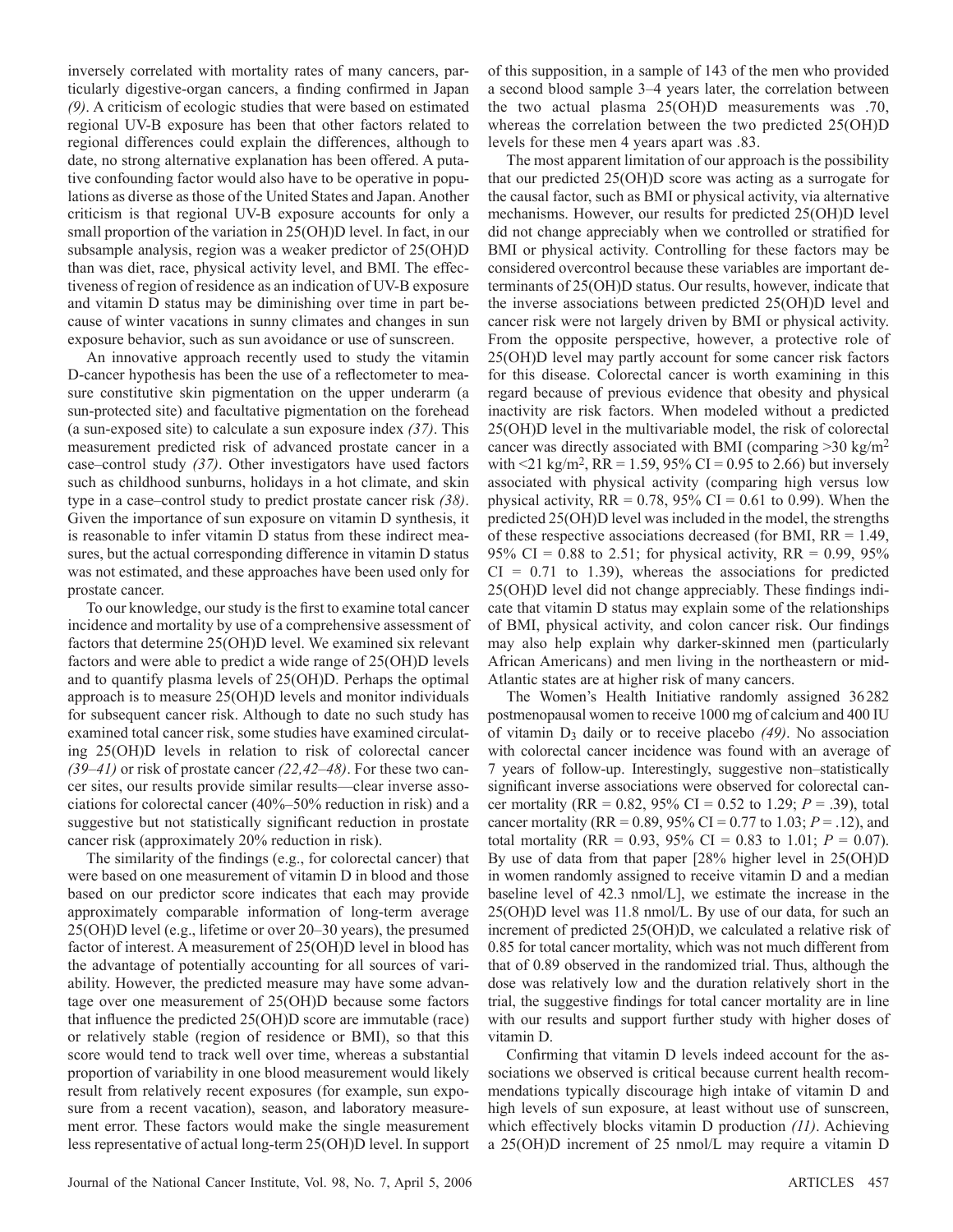supplementation of at least 1500 IU/day, a safe but not generally encouraged level (26). A glass of milk, although generally perceived as a good source of vitamin D, contains 100 IU, which would increase the plasma level of 25(OH)D by only about 2 to 3 nmol/L. Adult sun exposure is discouraged largely because of risk of melanoma, the most deadly form of skin cancer, but the melanoma risk associated with moderate sun exposure without burning in adults is unclear. Although melanomas account for approximately 7000 deaths annually in males in the United States, 295 000 men die annually of all cancers. We estimated a 29% lower cancer mortality rate (i.e., 85 550 fewer deaths) if the predicted 25(OH)D level is increased 25 nmol/L. Thus, because current recommendations are adequate only to prevent extremely low vitamin D levels, establishing definitively whether cancer incidence and mortality rates are increased by inadequate vitamin D status should be a high priority.

## **REFERENCES**

- *(1)* Peller S, Stephenson CS. Skin irritation and cancer in the United States Navy. Am J Med Sci 1937;194:326-33.
- *(2)* Apperly FL. The relation of solar radiation to cancer mortality in North American. Cancer Res 1941;1:191-5.
- *(3)* Garland CF, Garland FC. Do sunlight and vitamin D reduce the likelihood of colon cancer? Int J Epidemiol 1980;9:227-31.
- *(4)* Garland FC, Garland CF, Gorham ED, Young JF. Geographic variation in breast cancer mortality in the United States: a hypothesis involving exposure to solar radiation. Prev Med 1990;19:614-22.
- *(5)* Lefkowitz ES, Garland CF. Sunlight, vitamin D, and ovarian cancer mortality rates in US women. Int J Epidemiol 1994;23:1133-6.
- *(6)* Schwartz GG, Hulka BS. Is vitamin D deficiency a risk factor for prostate cancer? (Hypothesis). Anticancer Res 1990;10:1307-11.
- *(7)* Hanchette CL, Schwartz GG. Geographic patterns of prostate cancer mortality. Cancer 1992;70:2861-9.
- *(8)* Grant WB. An estimate of premature cancer mortality in the U.S. due to inadequate doses of solar ultraviolet-B radiation. Cancer 2002;94:1867-75.
- *(9)* Mizoue T. Ecological study of solar radiation and cancer mortality in Japan. Health Phys 2004;87:532-8.
- *(10)* Giovannucci E. The epidemiology of vitamin D and cancer incidence and mortality: a review (United States). Cancer Causes Control 2005; 16:83-95.
- *(11)* Holick MF. Vitamin D: importance in the prevention of cancers, type 1 diabetes, heart disease, and osteoporosis. Am J Clin Nutr 2004;79:362-71.
- *(12)* Hollis BW. Circulating 25-hydroxyvitamin D levels indicative of vitamin D sufficiency: implications for establishing a new effective dietary intake recommendation for vitamin D. J Nutr 2005;135:317-22.
- *(13)* Chasan-Taber S, Rimm EB, Stampfer MJ, Spiegelman D, Colditz GA, Giovannucci E, et al. Reproducibility and validity of a self-administered physical activity questionnaire for male health professionals. Epidemiology 1996;7:81-6.
- *(14)* Clemens TL, Adams JS, Henderson SL, Holick MF. Increased skin pigment reduces the capacity of skin to synthesise vitamin D3. Lancet 1982;  $1:74 - 6$ .
- *(15)* Nesby-O'Dell S, Scanlon KS, Cogswell ME, Gillespie C, Hollis BW, Looker AC, et al. Hypovitaminosis D prevalence and determinants among African American and white women of reproductive age: third National Health and Nutrition Examination Survey, 1988-1994. Am J Clin Nutr 2002 ; 76 : 187 – 92.
- *(16)* Rimm EB, Giovannucci EL, Stampfer MJ, Colditz GA, Litin LB, Willett WC. Reproducibility and validity of a expanded self-administered semiquantitative food frequency questionnaire among male health professionals. Am J Epidemiol 1992;135:1114-26.
- *(17)* Feskanich D, Rimm EB, Giovannucci EL, Colditz GA, Stampfer MJ, Litin LB, et al. Reproducibility and validity of food intake measurements from a semiquantitative food frequency questionnaire. J Am Diet Assoc 1993;93:790-6.
- *(18)* Parikh SJ, Edelman M, Uwaifo GI, Freedman RJ, Semega-Janneh M, Reynolds J, et al. The relationship between obesity and serum 1,25 dihydroxy vitamin D concentrations in healthy adults. J Clin Endocrinol Metab 2004:89:1196-9
- *(19)* Wortsman J, Matsuoka LY, Chen TC, Lu Z, Holick MF. Decreased bioavailability of vitamin D in obesity. Am J Clin Nutr 2000;72:690-3.
- *(20)* Rimm EB, Stampfer MJ, Colditz GA, Chute CG, Litin LB, Willett WC. Validity of self-reported waist and hip circumferences in men and women. Epidemiology 1990;1:466-73.
- *(21)* Hollis BW, Kamerud JW, Selvaag SR, Lorenz JD, Napoli JL. Determination of vitamin D status by radioimmunoassay using I[125]-labelled tracer. Clin Chem 1993;39:529-33.
- *(22)* Platz EA, Leitzmann MF, Hollis BW, Willett WC, Giovannucci E. Plasma 1,25-dihydroxy- and 25-hydroxyvitamin D and subsequent risk of prostate cancer. Cancer Causes Control 2004;15:255-65.
- *(23)* Platz EA, Rimm EB, Willett WC, Kantoff PW, Giovannucci E. Racial variation in prostate cancer incidence and in hormonal system markers among male health professionals. J Natl Cancer Inst 2000;92:2009-17.
- *(24)* Willett WC. Correction for the effects of measurement error. Nutritional epidemiology, 2nd edition. New York (NY): Oxford University Press; 1998, p. 302-20.
- *(25)* Rosner B, Willett WC, Spiegelman D. Correction of logistic regression relative risk estimates and confidence intervals for systematic within-person measurement error. Stat Med 1989;8:1051-69.
- *(26)* Heaney RP, Davies KM, Chen TC, Holick MF, Barger-Lux MJ. Human serum 25-hydroxycholecalciferol response to extended oral dosing with cholecalciferol. Am J Clin Nutr 2003;77:204-10.
- *(27)* Vieth R. The pharmacology of vitamin D, including fortification strategies. In Feldman D, Pike JW, Glorieux FH, editors. Vitamin D, 2nd edition. Amsterdam (The Netherlands): Elsevier Academic Press; 2005, p. 995-1015.
- *(28)* Armas LA, Hollis BW, Heaney RP. Vitamin D2 is much less effective than vitamin D3 in humans. J Clin Endocrinol Metab 2004;89:5387-91.
- *(29)* Grant WB, Garland CF. A critical review of studies on vitamin D in relation to colorectal cancer. Nutr Cancer 2004:48:115-23.
- *(30)* Newmark HL, Lipkin M, Maheshwari N. Colonic hyperplasia and hyperproliferation induced by a nutritional stress diet with four components of Western-style diet. J Natl Cancer Inst 1990;82:491-6.
- (31) Xue L, Lipkin M, Newmark H, Wang J. Influence of dietary calcium and vitamin D on diet-induced epithelial cell hyperproliferation in mice. J Natl Cancer Inst 1999;91:176-81.
- *(32)* Abe E, Miyaura C, Sakagami H, Takeda M, Konno K, Yamazaki T, et al. Differentiation of mouse myeloid leukemia cells induced by 1[alpha], 25-dihydroxyvitamin D3. Proc Natl Acad Sci U S A 1981;78:4990-4.
- *(33)* Honma Y, Hozumi M, Abe E, Konno K, Fukushima M, Hata S, et al. 1 [alpha],25-dihydroxyvitamin D3 and 1[alpha]-hydroxyvitamin D3 prolong survival time of mice inoculated with myeloid leukemia cells. Proc Natl Acad Sci U S A 1983;80:201-4.
- *(34)* Politzer WM. Long-term clinical remission of chronic lymphocytic leukaemia by dietary means. South African Med J 2005;95:321-2.
- *(35)* Robsahm TE, Tretli S, Dahlback A, Moan J. Vitamin D3 from sunlight may improve the prognosis of breast-, colon- and prostate cancer (Norway). Cancer Causes Control 2004;15:149-58.
- *(36)* Zhou W, Suk R, Liu G, Park S, Neuberg DS, Wain JC, et al. Vitamin D is associated with overall survival in early stage non-small cell lung cancer patients. Cancer Epidemiol Biomarkers Prev 2005;14:2303-9.
- *(37)* John EM, Schwartz GG, Koo J, Van Den Berg D, Ingles SA. Sun exposure, vitamin D receptor gene polymorphisms, and risk of advanced prostate cancer. Cancer Res 2005;65:5470-9.
- *(38)* Bodiwala D, Luscombe CJ, French ME, Liu S, Saxby MF, Jones PW, et al. Associations between prostate cancer susceptibility and parameters of exposure to ultraviolet radiation. Cancer Lett 2003;200:141-8.
- *(39)* Garland CF, Comstock GW, Garland FC, Helsing KJ, Shaw EK, Gorham ED. Serum 25-hydroxyvitamin D and colon cancer: eight-year prospective study. Lancet 1989;2:1176-8.
- *(40)* Tangrea J, Helzlsouer K, Pietinen P, Taylor P, Hollis B, Virtamo J, et al. Serum levels of vitamin D metabolites and the subsequent risk of colon and rectal cancer in Finnish men. Cancer Causes Control 1997;8:615-25.
- *(41)* Feskanich D, Ma J, Fuchs CS, Kirkner GJ, Hankinson SE, Hollis BW, et al. Plasma vitamin D metabolites and risk of colorectal cancer in women. Cancer Epidemiol Biomarkers Prev 2004;13:1502-8.